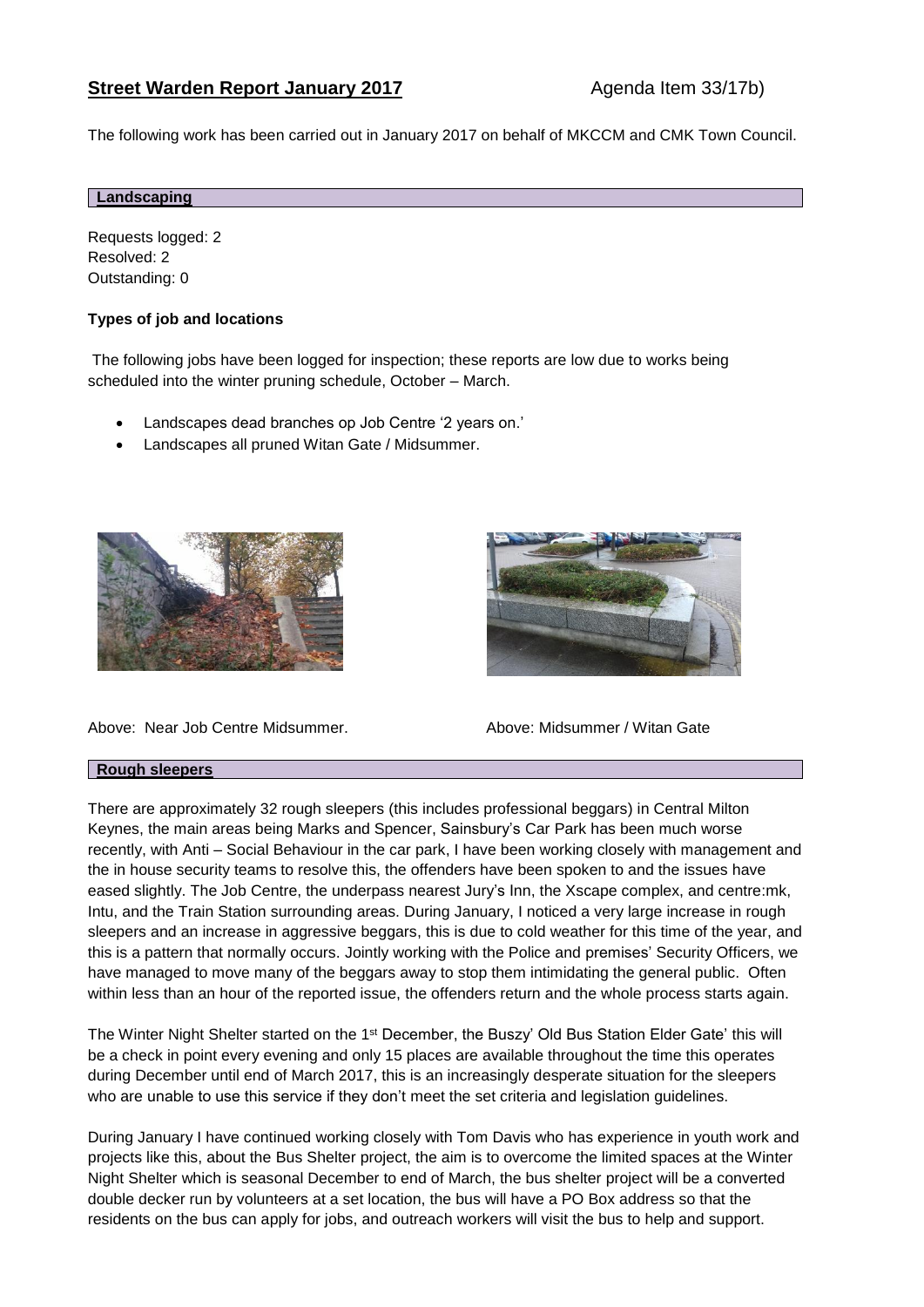During January we have found out that Intu Shopping Centre will be headline sponsors supporting the project with many fund raising events will take place raising awareness and helping us reach a target of 30k to get the bus up and running, MKCCM and CMK Town Council fully support the potential of what could in theory end the issue of people sleeping on the streets of Milton Keynes. After Tom and I visited the project on the Isle of Wight, the first of its kind, and it works, we can't see any reason why it shouldn't be operational in Milton Keynes. The planned launch would be October 2017 in time to support the Winter Night Shelter, too view the project further please visit 'The Bus Shelter MK' Facebook page.

#### **Highways and Maintenance**

Requests logged: 19 Resolved: 2 Outstanding: 17

- Porte-Cochere Barriers have been removed from Margaret Powell House.
- All path Station Square nearest Subway to Greggs for inspection still under review.
- DHL Santander Midsummer all path for inspection still under review.
- Damaged road barriers in all Boulevards still an unsightly issue, still under review.
- Bus lane Station Square pot hole waiting repair, another inspection.
- Granite out of place Lloyds Court waiting repair.
- Damaged Porte-Cochere op Iceland boarded up but waiting full repair.
- Granite out of place Library waiting repair.
- Street Light defect rectified outside Jurys Inn.
- Granite rectified side of Saxon Court.
- Community Clean contractors continue with phase 2 of painting railings and barriers in all Boulevards, this time frame are over 35 week period, working in partnership with Ringway.
- Request has been made to remove the Bike Shed at door 9 near Burger King, this has become a Health & Safety issue with rough sleepers using this as a Den, and setting fires inside the shed area. After contacting the Police and Milton Keynes Council safety team we had a site visit and it is advised the shelter should be removed before a serious accident happens at this location. I will update further on this situation when more details are available.



Above: Community clean Saxon Gate. Above: Damaged road Saxon Gate.

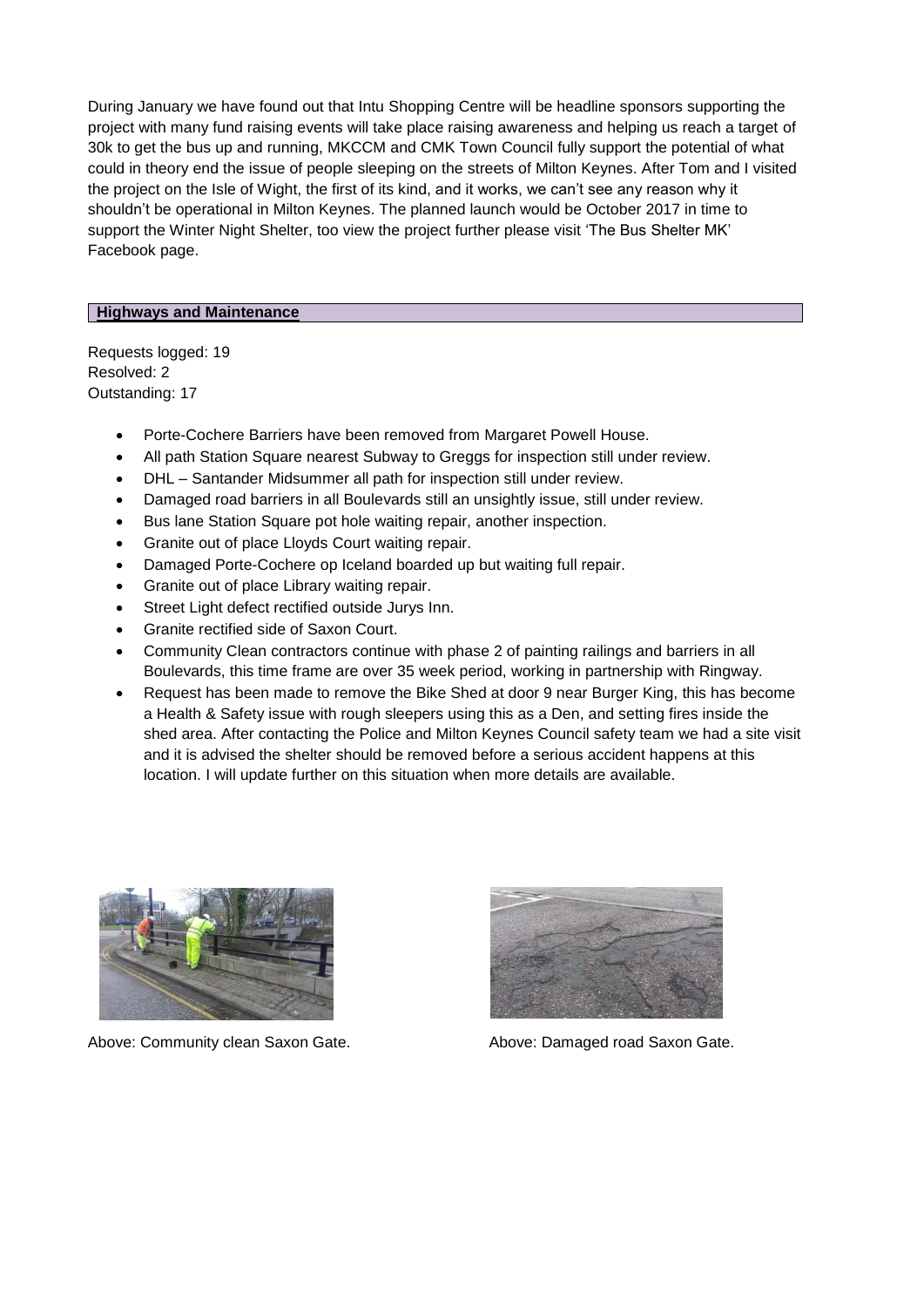Trolleys & Litter & Bulky Waste

Requests logged: 33 Resolved: 33 Outstanding: 0

# **Types of job and locations**

- Trolleys collected across Central Milton Keynes.
- During January Serco beat sweepers have been weeding and sweeping paths as an additional clean of CMK, these areas are much improved.
- Rodents have been seen again around the Market and surrounding areas, these issues have been reported to the Pest Control Contractors who work in partnership with Milton Keynes Council, but the issues continue.
- Rodents are causing issues in surrounding bushes near Morrison's, this has been reported as this is on Milton Keynes Council land, but the issues continue.
- Rodents have been seen at Xscape hedges near Childs Way side of the complex. Pest Control is being looked at across the City as it is becoming more of a problem. Milton Keynes Council are looking at this problem, but this is a slow process and the problem continues.
- Continued problems of Fly-Tipping and waste being dumped at the following locations, South Row South 9<sup>th</sup> Street, and the gardens between North 12<sup>th</sup> and 13<sup>th</sup> Streets, both locations I have identified and gained very good evidence, which has been passed to the Environmental Crime Unit at Milton Keynes Council for further action and possible prosecution.
- Black bags of waste have started to be a problem opposite Iceland again at the Recycling Bank. If I can obtain any evidence this will be submitted to the Enforcement Team.
- Rough Sleepers are still using most underpass locations as a public toilet which Serco cleaning teams have to clean up, this really is something Environmental Health Teams need to look at, rather than Serco Teams jet washing these areas out all the time.

## **Butt bins**

In January I have noticed an increase in people disposing of cigarette waste incorrectly. 1 fixed penalty notice has been issued in January 2017. If there are issues of cigarettes not being disposed of correctly in certain areas, it has been highlighted to building facilities managers who issue internal emails to their staff reminding of the need to use the bins provided.





Above: New butt bin outside Acorn House. Above: Cigarette butts issues Midsummer.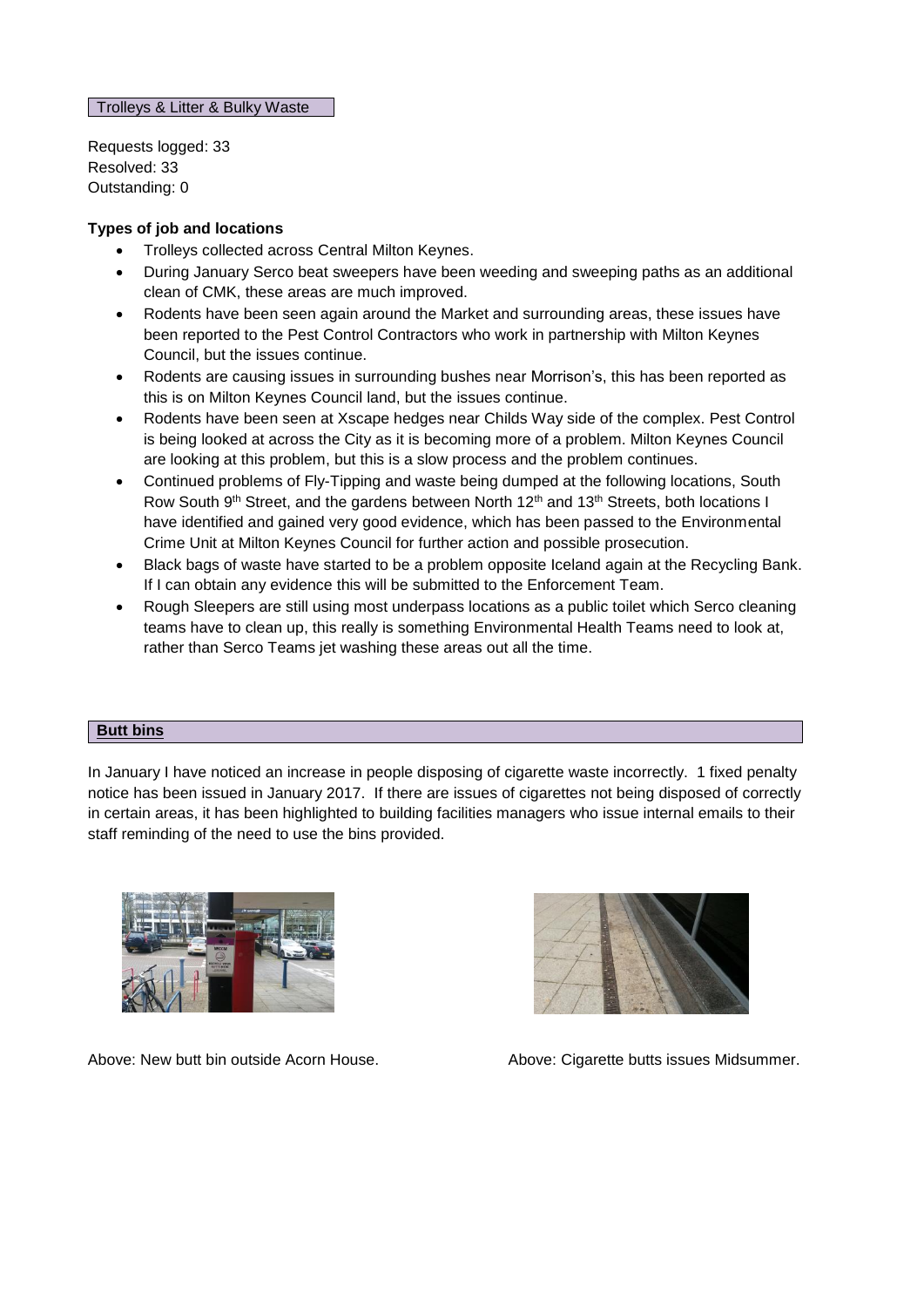#### **Graffiti**

Requests logged: 69 Resolved: 69 Outstanding: 0

These jobs were logged at various dates during, January most of these are smaller tags normally, but lately larger tags have been visible. See pictures below. Some tags are marker pen sized. Please note a graffiti tag is the offender's personalised signature.





Above: Argos location. Above: Buszy location.

#### **Love Where You Live events**

The Love Where You Live events include litter picks, street furniture painting, weeding.

Dates for 2017 will follow very soon; hopefully you can all join us in our 3<sup>rd</sup> year.

#### **Engagement with residents**

- I continue to work with Hilarie Bowman on the launch of a Neighbourhood Watch schemes for Central Milton Keynes. We are working with a new Thames Valley Officer and we hope to launch this project at the end of April, we had a successful door knocking session on South Row we gained a coordinator and several residents joined the scheme.
- South & North Rows had been vastly improved after talking to residents about not putting waste out on the wrong days. South 9<sup>th</sup> Street- these issues have arisen again during January so more time is needed on these locations with more education.
- Residents working with us to improve the gardens in North 11<sup>th</sup> & 12<sup>th</sup> Streets- possible gardening club and Neighbourhood Watch to develop from this work in spring 2017.
- Meeting with the Hub Management and security teams with the Police and residents- rough sleepers and begging issues have started in this location again, other areas have increased also, and this is on an ongoing concern.
- Table Tennis is going well in the gardens and is well used, by visitors, residents, and local workers- second table went in the gardens second week in December, and during January the table is well used even in the cold weather.
- Issues in North 9-10 Streets the Police are dealing with these.
- Issues in North  $9<sup>th</sup>$  -10<sup>th</sup> Streets with waste not being put into the bin storage areas. I have spoken to Milton Keynes Council Housing Teams and Enforcement Teams and have advised that all tenants should receive warning letters to stamp out this behaviour.
- Residents have reported sightline issues across CMK, and I have informed everyone that winter pruning starts soon. This will resolve these issues; areas have started to be much improved across CMK since these requests had been highlighted.
- Working closely with Peter Gladwin in North 14<sup>th</sup> Street to improve the look of the street, working with Serco closely.
- Residents in South Row near the approach to the Xscape underpass have been complaining about cyclists on the path passing these houses at speed. Signage is up in this location but is being ignored. I have passed this onto the Police to monitor.